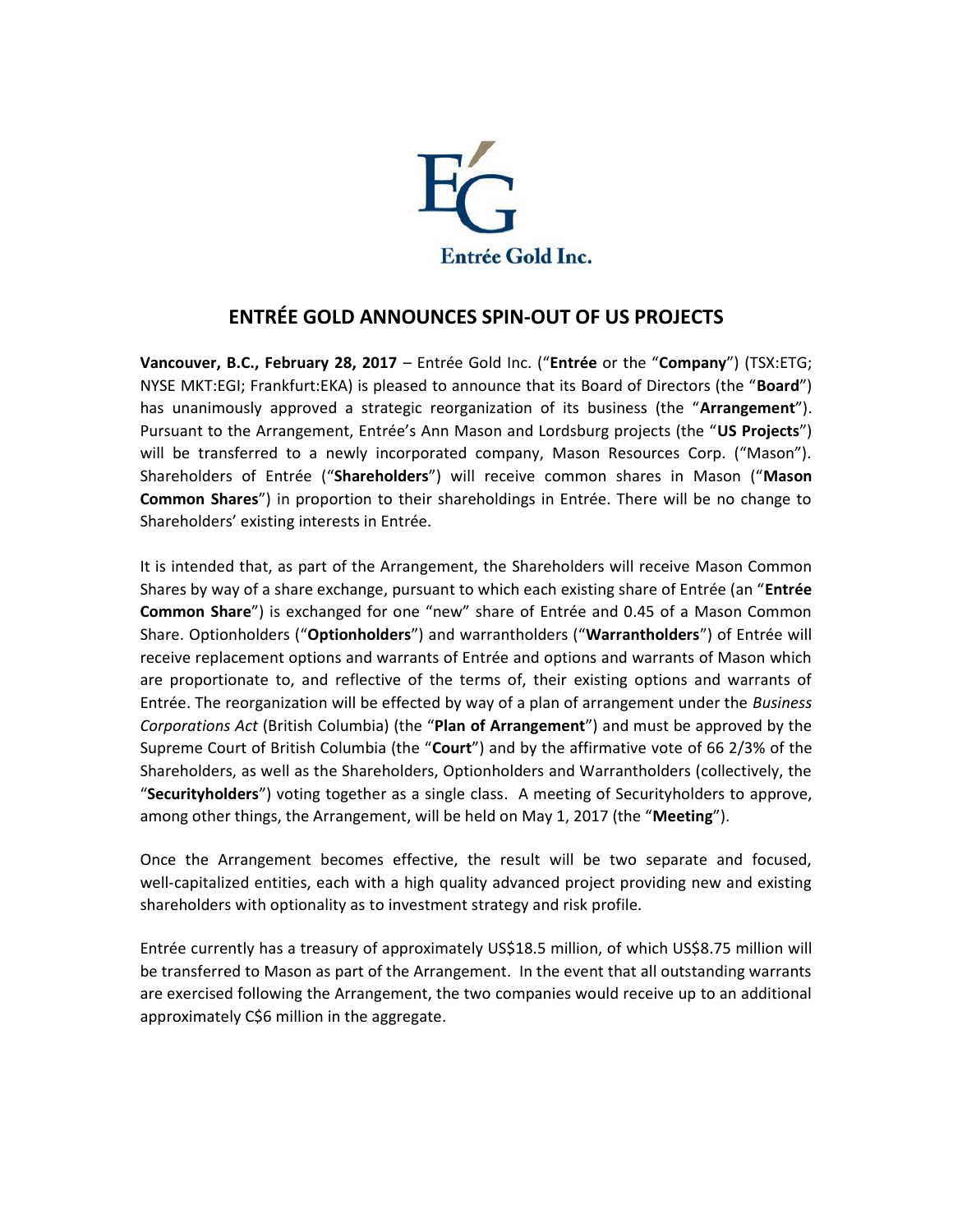Entrée is undertaking the Arrangement in order to focus on its carried 20% joint venture interest in two of the Oyu Tolgoi deposits in Mongolia and potentially acquiring other value accreting and synergistic assets. The Arrangement is also intended to maximize Shareholder value by allowing the market to value Entrée's assets independently of the US Projects. It is expected that transferring the US Projects from Entrée to Mason will help accelerate development of the Ann Mason project and give scope to new acquisitions.

Mason will initially be managed by Entrée's current team of officers. Its board will consist of four directors who also currently sit on the Entrée Board, as well as at least one other new director who is independent of Entrée.

Additional details of the spin-out transaction will be included in an information circular to be mailed to Securityholders on or about March 24, 2017 in connection with the Meeting. Subject to receipt of all required Securityholder, Court and regulatory approvals, the Arrangement is expected to close by May 30, 2017.

Entrée will be attending PDAC in Toronto between March 5 and 9, 2017 and will give a presentation at the conference on Monday, March 6 at 2:20 p.m.

## **ABOUT ENTRÉE GOLD INC.**

Entrée Gold Inc. is a Canadian mineral exploration company balancing opportunity and risk with key assets in Mongolia and Nevada. As a joint venture partner with a carried interest on a portion of the Oyu Tolgoi mining project in Mongolia, Entrée has a unique opportunity to participate in one of the world's largest copper-gold projects managed by one of the premier mining companies – Rio Tinto. Oyu Tolgoi, with its series of deposits containing copper, gold and molybdenum, has been under exploration and development since the late 1990s. Additionally, Entrée has also been advancing its Ann Mason Project in one of the world's most favourable mining jurisdictions, Nevada. The Ann Mason Project hosts the Ann Mason copper-molybdenum deposit as well as the Blue Hill copper deposit within the rejuvenated Yerington copper camp.

Sandstorm Gold, Rio Tinto and Turquoise Hill Resources are major Shareholders, holding approximately 14%, 10% and 8% of issued and outstanding shares, respectively.

## **FURTHER INFORMATION**

Monica Hamm Senior Manager, Investor Relations & Corporate Communications Entrée Gold Inc.